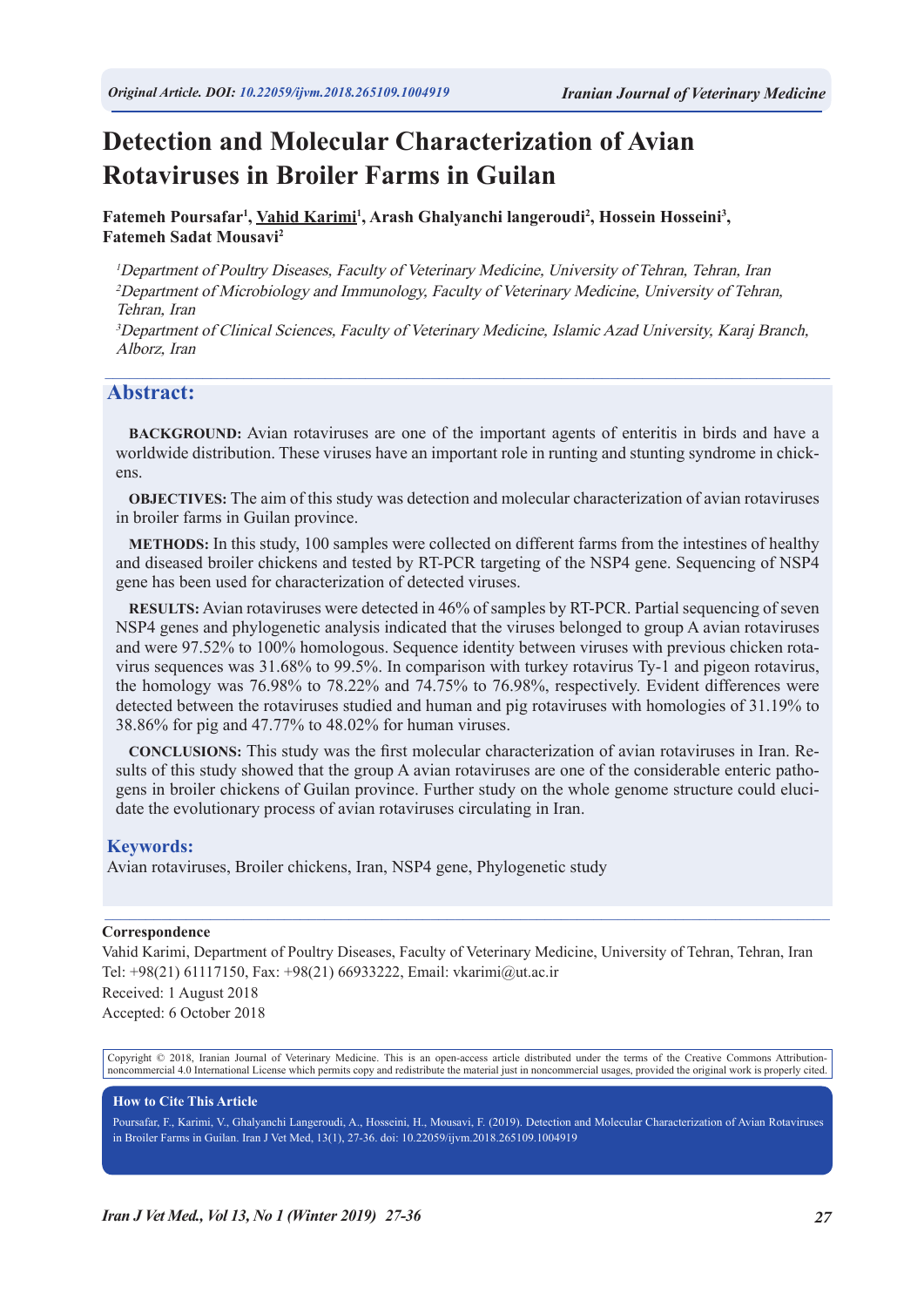# **Introduction**

Enteritis has detrimental economic impact on the poultry industry because it decreases feed absorption and retards growth. Rotaviruses are one of the most prevalent causes of viral enteritis and are found in both diseased and healthy birds (Villarreal et al., 2006; Moura-Alvarez et al., 2013; Beserra et al., 2014). Rotavirus infections have a worldwide distribution (Knipe et al., 2013). The first report of avian rotaviruses was from turkey poults suffering from enteritis in the USA in 1977 and in the UK in 1978 (McNulty et al., 1978). These viruses belong to the family Reoviridae and are non-envelope icosahedral particles that have double-stranded RNA with an 11-segmented genome. These segments encode 12 structural and non-structural proteins (VP1, VP2, VP3, VP4, VP6, VP7, NSP1, NSP2, NSP3, NSP4, NSP5, and NSP6).

Group and subgroup-specific antigens are located on the VP6 protein, while those of serotypes are located on VP4 and VP7. The rotaviruses have been classified into eight groups (A-H) based on the VP6 protein (Estes et al., 1989). Groups D, F, and G are bird specific (Trojnar et al., 2010) and group A is common to birds and mammals. NSP4 is a nonstructural protein that acts as an intracellular receptor for immature viral particles and interacts with capsid proteins during morphogenesis of the virus. NSP4 is also an enterotoxin that is capable of causing diarrhea (Kirkwood et al., 1997). Mutation in the NSP4 gene can cause variations in the virulence of avian rotaviruses (Zhang et al., 1998). Because the NSP4 gene is somewhat well-conserved, it can be used to screen for rotaviruses in poultry samples (Pantin-Jackwood et al., 2007; Kirkwood et al., 1997).

Rotavirus transmission occurs directly and indirectly through the fecal-oral route. Natural infection by rotaviruses occurs in chickens, turkeys, pheasants, partridges, ostriches and ducks (Silva et al., 2012). The disease symptoms usually appear at less than 6 weeks of age (Dhama et al., 1986). Rotavirus infections can be accompanied with other gastrointestinal pathogens (Day et al., 2013; Nunez et al., 2013; Roussan et al., 2012). They are one of the agents involved in runting and stunting syndrome (RSS) in chickens and poult enteritis syndrome (PES) in poults (Nunez et al., 2016; Kang et al., 2012; Otto et al., 2006). RSS is a syndrome with transient diarrhea followed by growth retardation. It has mild clinical symptoms, but causes substantial economic loss and disturbs growth uniformity. Intestinal villous atrophy is frequently detected in chicks examined from flocks with RSS (Otto et al., 2006).

The current study was performed on broiler farms in Guilan province of northern Iran, which is a region of intensive commercial poultry production and because of the significant role of a healthy gastrointestinal tract for optimal weight gain.

# **Materials and Methods**

**Sampling:** One hundred 1-6 week-old chickens were selected from five broiler farms in five cities in Guilan province (37.2809° N and 49.5924° E). Five farms were randomly selected, each for a specific age range, and 10 healthy and 10 diseased birds were randomly collected from each farm. The sample characteristics are shown in Table 1. The clinical signs of diseased birds were growth retardation, stunting and diarrhea. In some chickens with severe di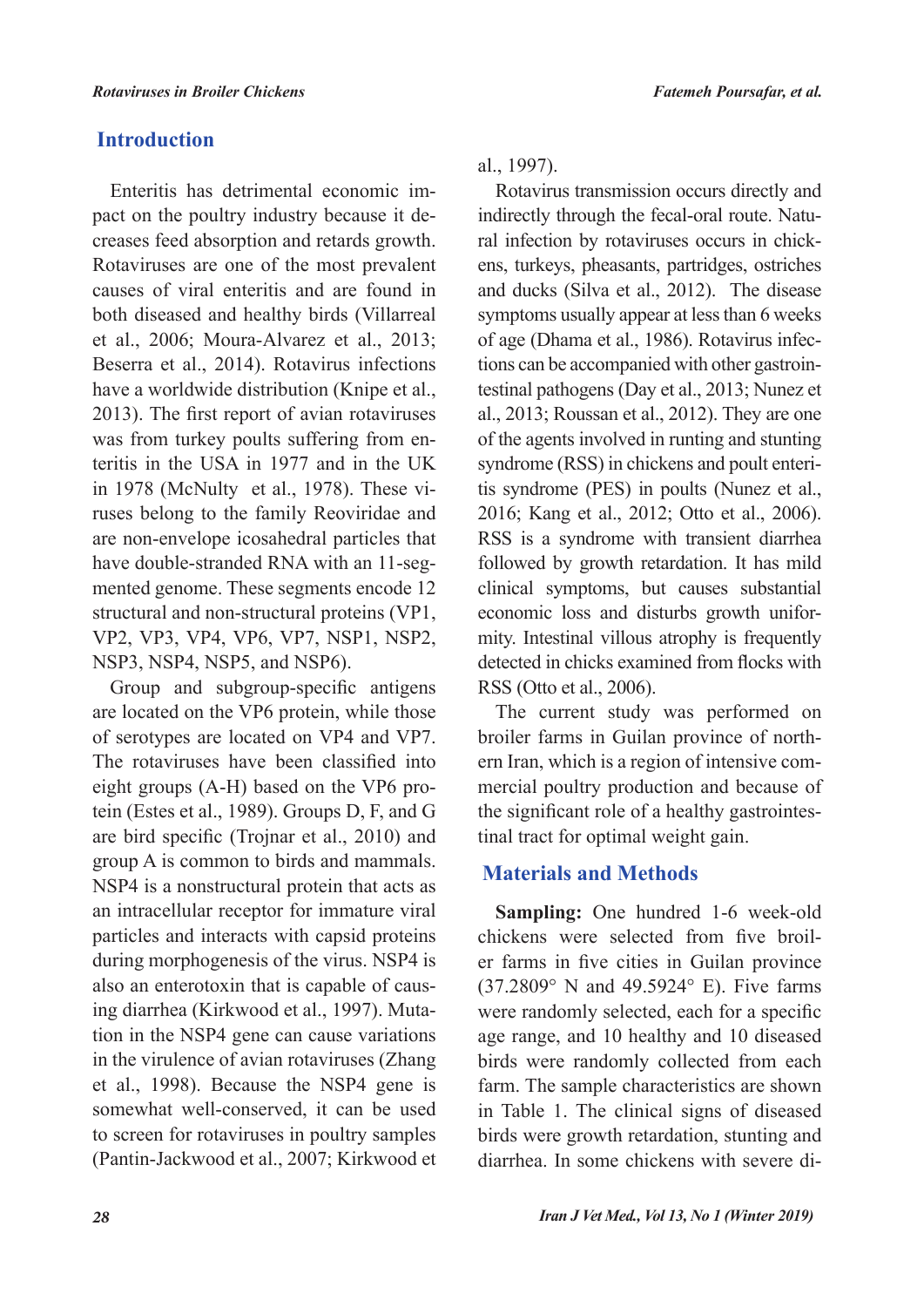arrhea, the intestinal walls were distended and gaseous and the contents were frothy. A few birds showed no diarrhea, but had growth retardation.

The birds were euthanized and the intestines were removed and 1 cm each of the duodenum, jejunum, and ileum were excised. Next, the intestines were mixed with three parts of sterile PBS and homogenized. The homogenized tissue was vortexed for 2 min and then centrifuged at  $2000 \times g$  for 15 min and the supernatants were harvested into 1.5 ml Eppendorf tubes. The microtubes were stored at -20 °C for the next steps.

**RNA extraction and cDNA synthesis:** Viral RNA was extracted from 100 μl of the sample supernatants using an RNX solution (SinaClon) according to manufacturer's instructions. The extracted RNA was stored at -70°C. The generation of cDNA was performed using Fermantas cDNA synthesis kit. Two-step RT-PCR was performed to amplify a distinct region (630 bp) of the nonstructural NSP4 gene. The synthesis of cDNA was carried out according to kit protocol in which 1 μL of random hexamer was added to 5 μl of extracted RNA (master mix 1). After that, the prepared master mix was incubated at 65 °C for 15 min and at 5 °C for 1 min. In the next step, 7.25 μl distilled water, 4 μl buffer 5X, 0.25 μl RNase inhibitor,  $2 \mu$ l dNTP (10 mM) and 0.5  $\mu$ l of RT enzyme were added to the master mix. The total volume (20 μl) was incubated in a thermocycler according to the following program: 25 °C for 5 min, 42 °C for 60 min, 95 °C for 5 min and 5 °C for 1 min.

**PCR for NSP4 gene amplification:** Rotaviruses were detected using a set of primers targeting the well-conserved region of the NSP4 gene. The sequence of the primer was: forward (5'-GTG CGG AAA GAT

GGA GAAC-3') and reverse (5'-GTT GGG GTA CCA GGG ATT AA-3') (Pantin-Jackwood et al., 2007). The amplification was performed in a final volume of 20 μl containing 2 μl distilled water, 13 μl of PCR 2X master mix (SinaClon; Iran), 2 μl of primer (10 μM) and 3 μl of cDNA. Amplification was performed with a 35-cycle thermal profile of 94 °C for 2 min, 94 °C for 30 sec, 58 °C for 30 sec, 72 °C for 30 sec and 72 °C for 10 min. The reaction products were visualized under UV light.

**Phylogenetic analysis:** The RT-PCR products were sequenced by Bioneer (Korea). Multiple sequence alignments were performed with ClustalW and a phylogenic tree was constructed with MEGA 7 software using the neighbor-joining method with 1000 bootstrap replicates to assign confidence levels to the branches. The ARV sequences were aligned and compared with reference strains (Fig.1). The sequences obtained were submitted to the NCBI Gen-Bank database. The amplified part of the NSP4 gene sequence of the ARV was submitted to GenBank with the following accession numbers: MH106448-MH106454.

# **Results**

Rotaviruses were identified in 46% of the samples. ARVs were detected in 66% of diseased and 26% of healthy birds. The percentage of positive and negative cases on each farm is shown in Fig. 2. The RT-PCR products of seven positive samples were sequenced and compared with previously published sequences for chicken, pigeon, turkey, pig and human rotaviruses.

All rotaviruses sequenced in this study were placed in a common group (group A) and had a sequence homology of 97.52% to 100% (Table 2). In addition, the homol-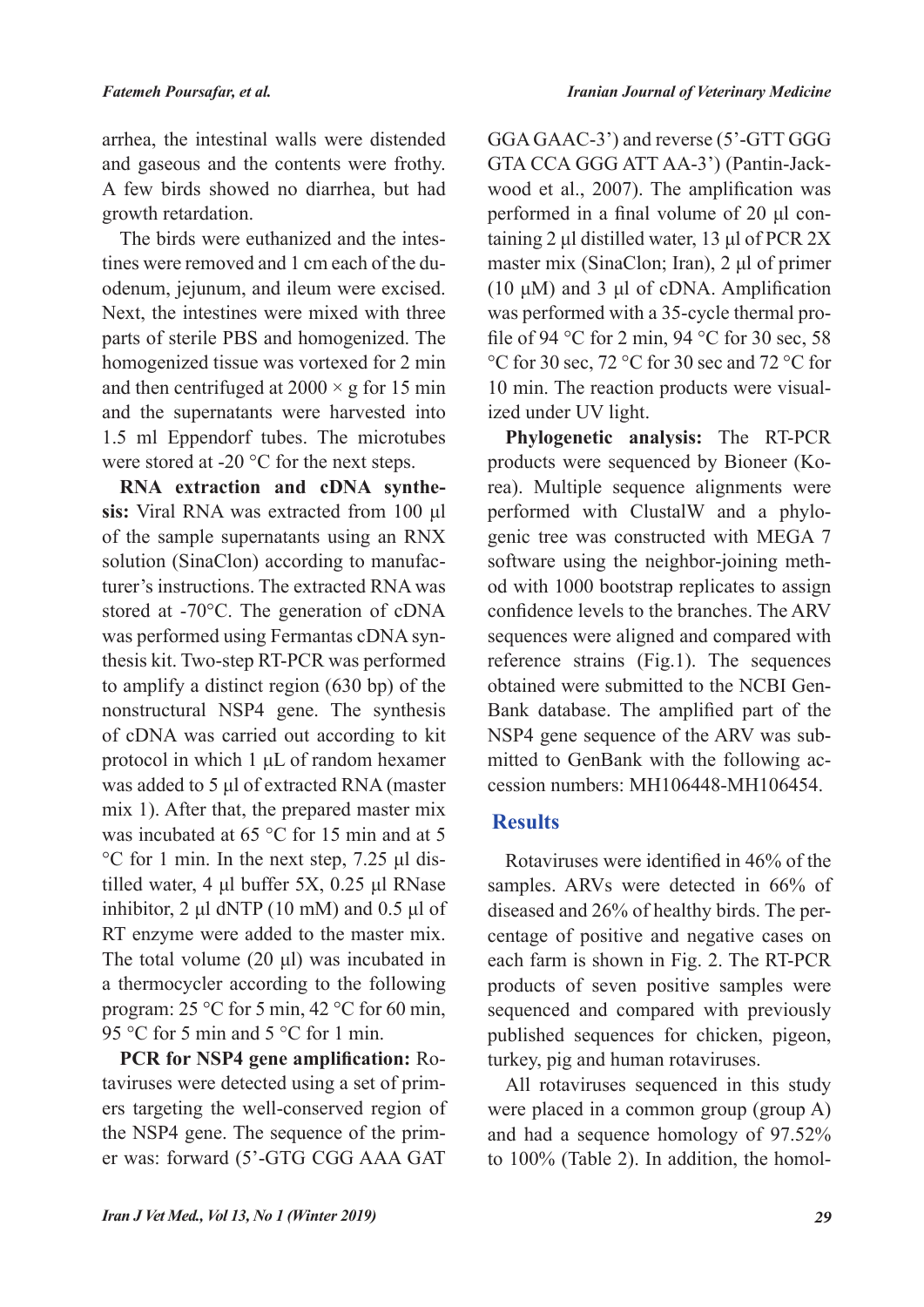#### *Rotaviruses in Broiler Chickens Fatemeh Poursafar, et al.*

| Farm location | Age (week) | No of samples | Geographical latitude and latitude |  |  |  |  |  |
|---------------|------------|---------------|------------------------------------|--|--|--|--|--|
| Rasht         | l W        | 20            | 37°16'51″N 49°34'59″E              |  |  |  |  |  |
| Langarud      | 2W         | 20            | 37°11'49"N 50°09'13"E              |  |  |  |  |  |
| Talesh        | 3W         | 20            | 37.801424°N 48.906695°E            |  |  |  |  |  |
| Sowmesara     | 4W         | 20            | 37°18′42″N 49°19′19″E              |  |  |  |  |  |
| Shaft         | 6W         | 20            | 37°10'13″N 49°23'59″E              |  |  |  |  |  |

**Table 1.** Characteristics of broiler flocks from RT-PCR for avian rotaviruses in Guilan province in 2017.

**Table 2.** Percentage of identity of partial nucleotide sequences of NSP4 of Iranian AvRVs to those of ARV reference strains.

|    |            |       | 2     | 3     | $\overline{4}$ | 5     | 6     | 7     | 8      | 9     | 10    | 11    | 12    | 13    | 14    | 15    | 16    | 17    | 18    | 19 |
|----|------------|-------|-------|-------|----------------|-------|-------|-------|--------|-------|-------|-------|-------|-------|-------|-------|-------|-------|-------|----|
|    | MH106448   |       |       |       |                |       |       |       |        |       |       |       |       |       |       |       |       |       |       |    |
| 2  | MH106454   | 99.50 |       |       |                |       |       |       |        |       |       |       |       |       |       |       |       |       |       |    |
| 3  | MH106449   | 100   | 99.50 |       |                |       |       |       |        |       |       |       |       |       |       |       |       |       |       |    |
| 4  | MH106450   | 100   | 99.50 | 100   |                |       |       |       |        |       |       |       |       |       |       |       |       |       |       |    |
| 5. | MH106453   | 100   | 99.50 | 100   | 100            |       |       |       |        |       |       |       |       |       |       |       |       |       |       |    |
| 6  | MH106452   | 98.27 | 97.77 | 98.27 | 98.27          | 98.27 |       |       |        |       |       |       |       |       |       |       |       |       |       |    |
| 7  | MH106451   | 98.02 | 97.52 | 98.02 | 98.02          | 98.02 | 99.75 |       |        |       |       |       |       |       |       |       |       |       |       |    |
| 8  | Rota1063-5 | 97.77 | 97.28 | 97.77 | 97.77          | 97.77 | 99.50 | 99.26 |        |       |       |       |       |       |       |       |       |       |       |    |
| 9  | Rota1063-7 | 97.77 | 97.28 | 97.77 | 97.77          | 97.77 | 99.50 | 99.26 | 100.00 |       |       |       |       |       |       |       |       |       |       |    |
| 10 | AB065285   | 78.22 | 78.71 | 78.22 | 78.22          | 78.22 | 77.23 | 76.98 | 76.98  | 76.98 |       |       |       |       |       |       |       |       |       |    |
| 11 | KX826054   | 76.49 | 76.98 | 76.49 | 76.49          | 76.49 | 75.00 | 74.75 | 74.75  | 74.75 | 91.09 |       |       |       |       |       |       |       |       |    |
| 12 | JX4747551  | 81.44 | 81.44 | 81.44 | 81.44          | 81.44 | 81.93 | 82.18 | 81.44  | 81.44 | 74.75 | 72.52 |       |       |       |       |       |       |       |    |
| 13 | K932157    | 85.15 | 85.15 | 85.15 | 85.15          | 85.15 | 84.41 | 84.65 | 83.91  | 83.91 | 75.00 | 74.26 | 85.40 |       |       |       |       |       |       |    |
| 14 | JX474761   | 82.92 | 82.92 | 82.92 | 82.92          | 82.92 | 82.92 | 83.17 | 82.43  | 82.43 | 74.01 | 72.28 | 95.05 | 86.63 |       |       |       |       |       |    |
| 15 | KR052712   | 38.37 | 38.37 | 38.37 | 38.37          | 38.37 | 38.61 | 38.86 | 38.37  | 38.37 | 38.61 | 37.87 | 38.12 | 38.61 | 38.12 |       |       |       |       |    |
| 16 | KF142490   | 34.41 | 34.65 | 34.41 | 34.41          | 34.41 | 33.91 | 33.66 | 33.42  | 33.42 | 35.64 | 36.39 | 35.89 | 33.66 | 34.41 | 30.69 |       |       |       |    |
| 17 | X362567    | 31.68 | 31.68 | 31.68 | 31.68          | 31.68 | 31.44 | 31.19 | 31.68  | 31.68 | 30.94 | 31.68 | 32.43 | 35.15 | 31.68 | 35.64 | 29.21 |       |       |    |
| 18 | KJ752082   | 32.67 | 32.43 | 32.67 | 32.67          | 32.67 | 31.68 | 31.93 | 31.44  | 31.44 | 34.41 | 32.18 | 35.64 | 33.42 | 34.65 | 48.27 | 32.92 | 31.44 |       |    |
| 19 | KT148607   | 48.02 | 48.02 | 48.02 | 48.02          | 48.02 | 47.77 | 48.02 | 47.77  | 47.77 | 47.28 | 44.31 | 48.02 | 47.77 | 48.76 | 34.16 | 32.18 | 31.44 | 31.68 |    |

ogy of the NSP4 gene sequence with other previously reported chicken rotaviruses was 31.68% to 99.5%. Compared to the turkey rotavirus Ty-1 (AB065285) in group A, the homology was 76.98% to 78.22%. The range of similarity of the detected chicken rotaviruses with pigeon rotavirus pigeon-wt/NIE/ NIE08 A 568/2008/GXP (KX826054) was 74.75% to 76.98%. There were obvious differences among the nucleotide sequences of the rotaviruses detected in the current study and pig and human viruses. The homology was 31.19% to 38.86% for pig and 47.77% to 48.02% for human viruses.

### **Discussion**

Enteric viruses can cause economic loss

due to enteritis, decreased feed absorption, reduced weight gain, diarrhea, and death (Guy ,1998). Rotaviruses are important causes of enteritis and have a worldwide distribution. These viruses are agents of RSS in chickens and can be found in healthy and diseased birds (Otto et al., 2012). There has been no detailed study on the prevalence and molecular characteristics of rotaviruses in Iran. Because of the negative effects of rotavirus infections on broiler chickens, the current study was performed to determine the rate of avian rotavirus infection in broiler farms in northern Iran.

In the current study, the intestinal segments of 100 broiler chickens were tested. Because the rotavirus can exist in both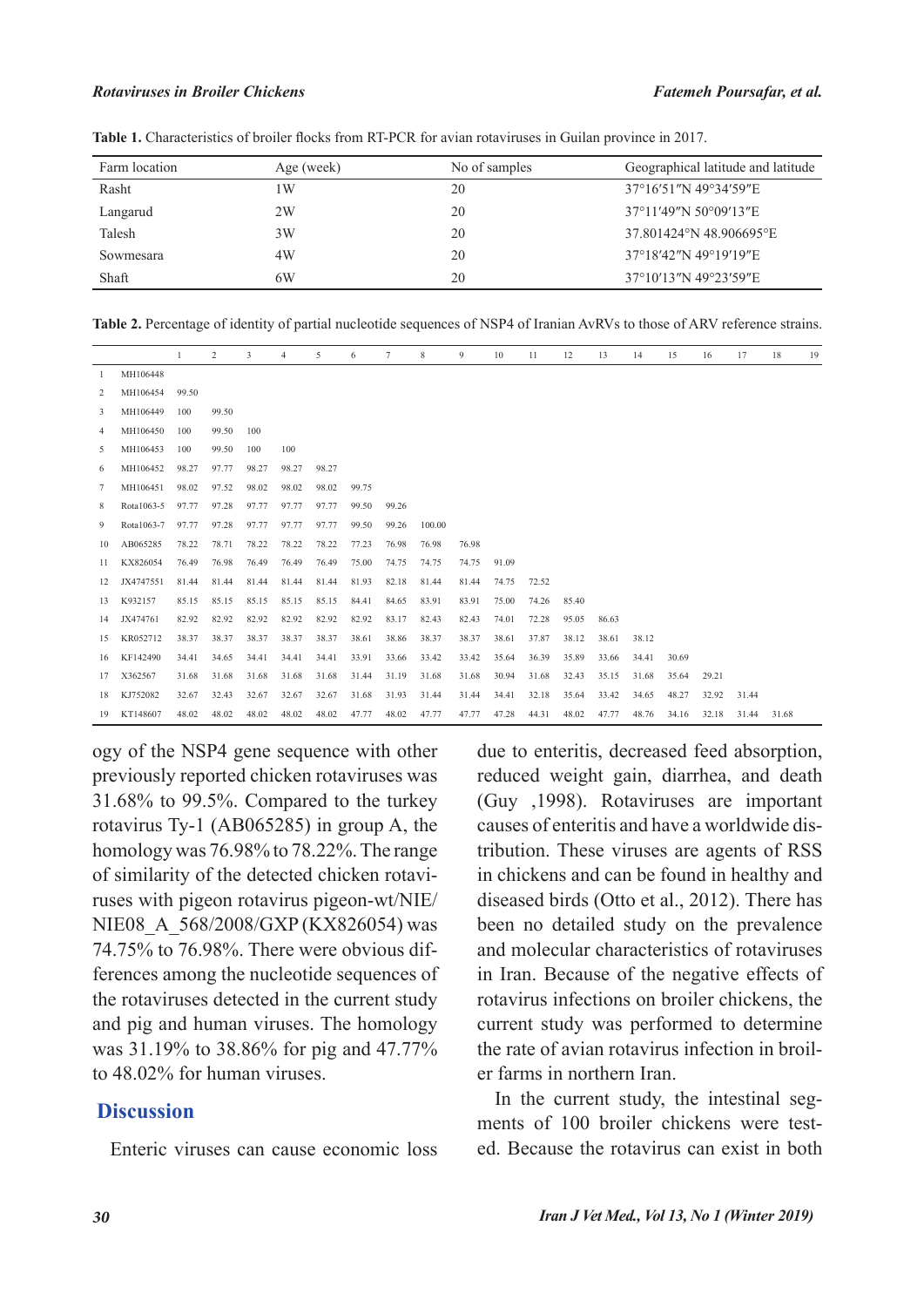

**Figure 1.** Phylogenetic tree based on partial sequencing of NSP4 gene showing the relationship between Iranian strains from healthy and diseased broiler chickens and other AvRvstrains. Viruses detected in current study are denoted by black circles and two viruses previously identified in Iran are denoted by white circles. The scale bar represents the distance between sequence pairs. The sequences were obtained from GenBank.

healthy and diseased birds, both types were selected for sampling. Rotaviruses were detected in 46% of samples. The rate of infection in diseased birds was higher than in healthy ones. The higher percentage of rotaviruses in diseased birds emphasizes their probable role in the poor performance, growth retardation, enteritis and related symptoms that are attributed to this virus.

All of the sequenced viruses belonged to group A rotaviruses. In a study on detection of rotaviruses in chickens (2006), Villarreal et al. (Villarreal et al., 2006) reported a rotavirus frequency of 48.7% in samples from flocks with diarrhea symptoms, 46.4% in flocks with delayed growth and 30% in healthy flocks using polyacrylamide gel electrophoresis (PAGE). In another survey from northern Germany (2006), 32 of 34 chicks with RSS were positive for rotavirus and group A rotaviruses were identified by RT-PCR in samples of 20 chicks with RSS. Using the PAGE method, groups A, D, G, and F were identified. Microscopic observation suggested that group D caused more severe villous atrophy in the intestines and played a major role in the pathogenesis of RSS (Otto et al., 2006).

A study for the detection of rotaviruses in commercial chicken and turkey farms in the United States (2006) indicated the presence of rotavirus in 46.5% of broiler chick-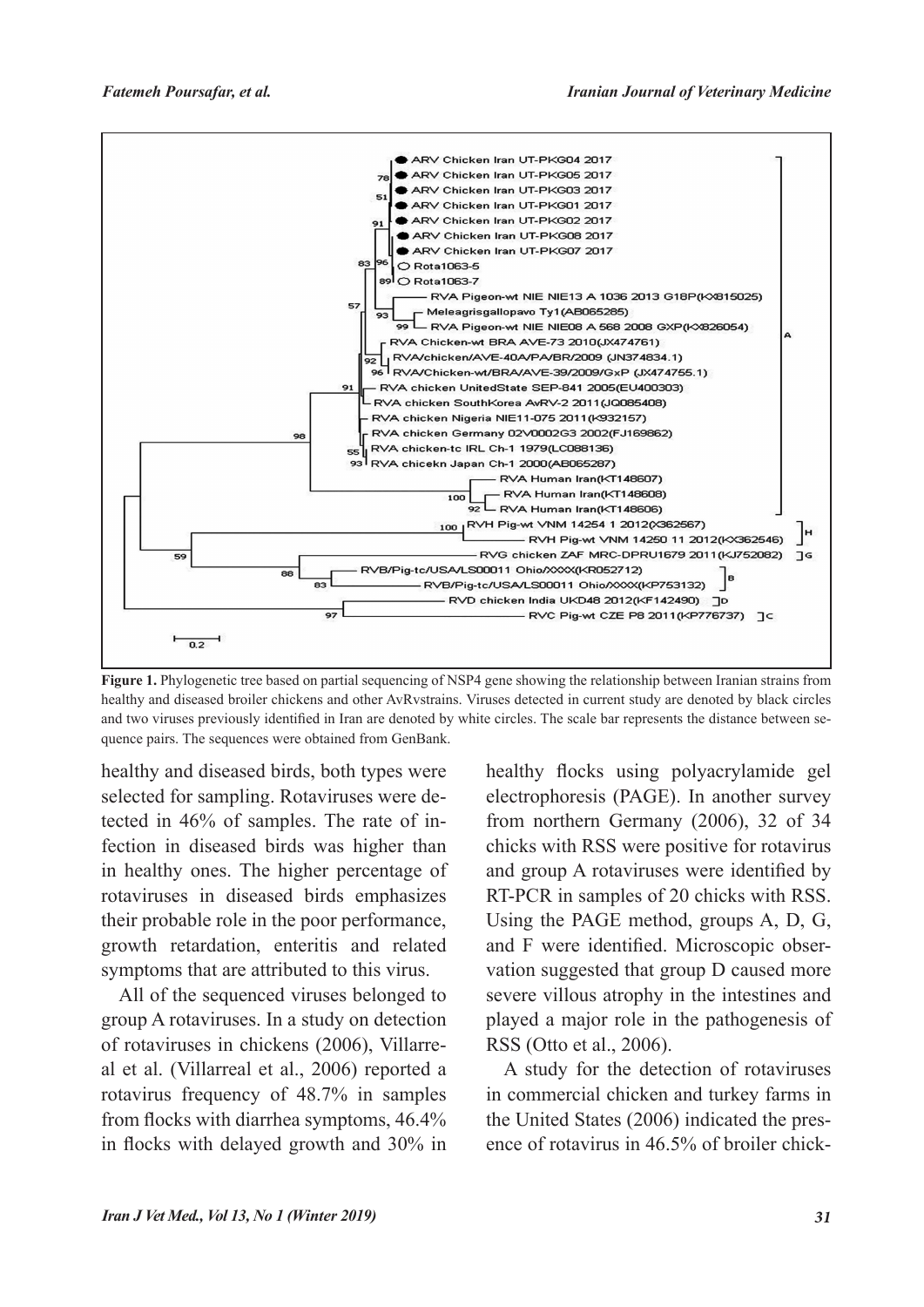

**Figure 2.** Prevalence of avian rotaviruses in diseased and healthy birds by broiler farms of Iran in 2017.

en farms (Pantin-Jackwood et al., 2008). Group A and D rotaviruses have been detected by the PAGE method from diarrheic poultry in central India in 2006; however, the prevalence of group D was higher (77.8%) than group A (22.22%) (Savita et al., 2008). Bezerra et al. reported the occurrence of group D rotavirus in apparently healthy chickens in Brazil (2012) (Bezerra et al., 2012). In another study from India (2013), Kattoor et al. detected group D rotavirus in 1-2 week old commercial broiler chicks with symptoms of diarrhea (Kattoor et al., 2013). An epidemiological study for molecular detection of groups A and D rotaviruses in healthy and diseased birds in Nigeria (2017) done by Pauly et al. detected groups A and D in 51.9% and 48.1% of healthy and 18.9% and 29.7% in diseased chickens, respectively (Pauly et al., 2017).

Otto et al., detected rotaviruses in 46.2% of samples taken from chickens and turkeys in European and Bangladeshi farms between 2005 and 2008. Groups A, D, F and G were recognized. Groups D and A were the most abundant and F and G were the least. Groups F and G were shown in the PAGE pattern in only 2% of samples. Following the first study, they detected rotaviruses in 85% of samples and group A and D were detected by real time RT-PCR in high percentages again between 2009 and 2010 (Otto et al., 2012). This study emphasizes the high prevalence of groups D and A in diseased birds. In a molecular survey for detection of enteric viruses in commercial broiler and layer chickens with a history of enteritis in Korea done by Koo et al. (2013), 85.3% of investigated farms were positive for enteric viruses, but rotaviruses were detected only in 5.9% of samples in the RT-PCR. The two viruses sequenced in their study belonged to group A rotaviruses (Koo et al., 2013).

Studies have shown that groups A and D are predominant groups among poultry in both diseased and healthy birds. Phylogenetic analysis of the NSP4 gene detected in the current study indicated a sequence homology of 97.52% to 100%. Pantin-Jackwood et al. reported a sequence identity between rotaviruses of chicken origin from the US of 89.2% to 100% (Pantin-Jackwood et al., 2008). These findings indicate that chicken rotaviruses of adjacent areas have high sequence homology. In the present study, the homology of the NSP4 gene sequence with other chicken rotaviruses showed a wide range of 31.68% to 99.5%. The lowest homology was for RVG/chicken/ ZAF/MRC-DPRU1679/2011 (KJ752082) and RVD/chicken/India/UKD48/2012 (KF142490). These two viruses belonged to groups G and D, which may explain the reason for the low identity with Iranian viruses. Turkey rotavirus Ty-1 and pigeon rotavirus pigeon-wt/NIE/NIE08\_A\_568/2008/GXP have been placed in a separate clade from chicken AvRVs. This separation could be due to a homology of 76.98% to 78.22% and 74.75% to 76.98% between Iranian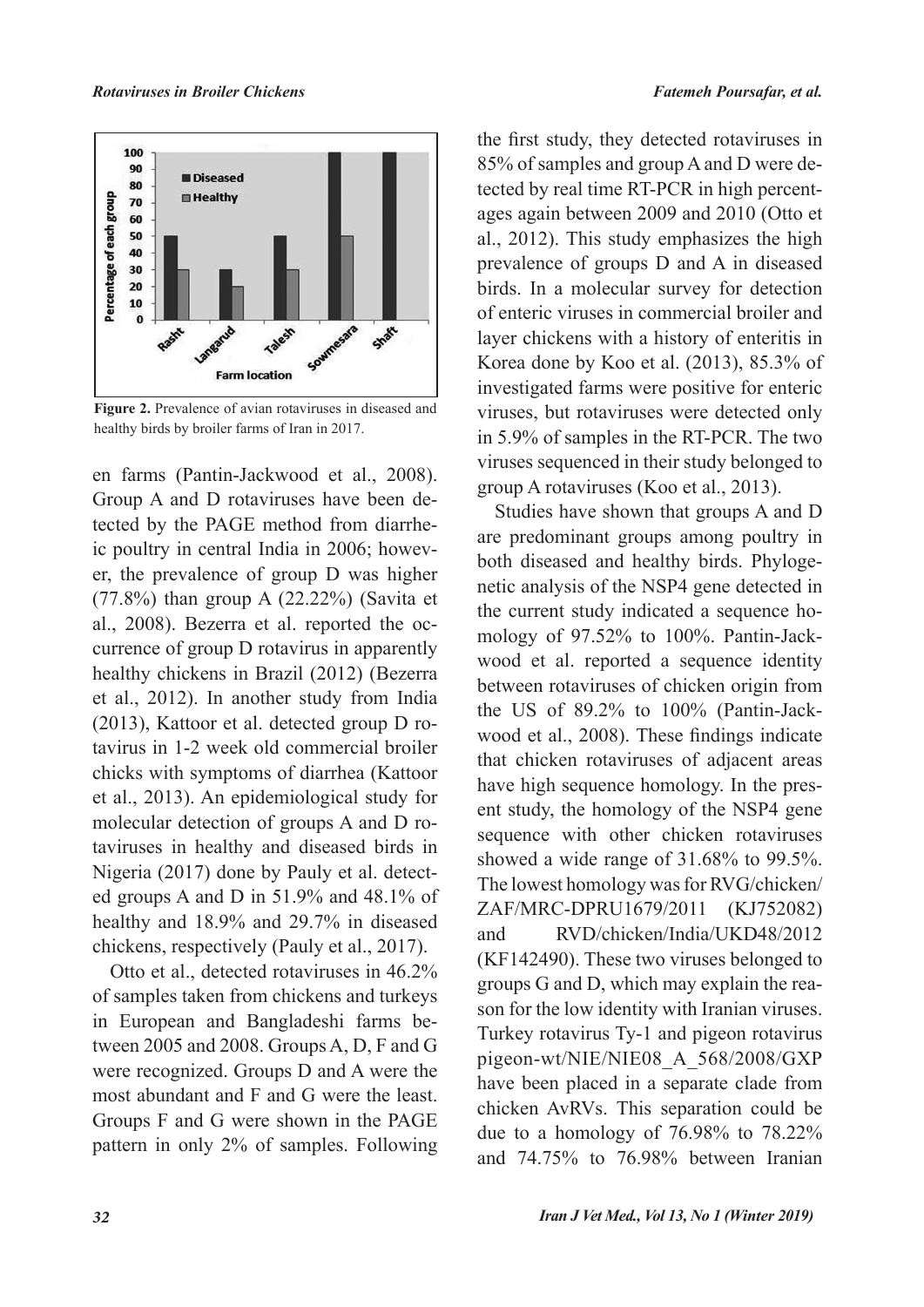chicken viruses and turkey and pigeon viruses, respectively.

The assortment of turkey and pigeon rotaviruses in a separate group from that of chicken-based viruses on the NSP4 gene could be a barrier for interspecies transmission (Jindal et al., 2010)..In a study by Mori et al. (2002) a group A chicken AvRV (Ch-1) NSP4 gene was sequenced and Ch-1 showed only 78.79% amino acid identity with other avian rotaviruses. Also, the identity between strain Ch-2G3 and pigeon PO-13 was 79.3% (Mori et al., 2002). Another study comparing turkey AvRVs and chicken Ch-1 strain (2007) showed 76.3% and 76.9% identity (Pantin-Jackwood et al., 2007). Turkey rotaviruses detected by Jindal et al. (2010) of PES showed a sequence homology of 66% to 69% with previously published chicken AvRVs. Phylogenetic analysis of the NSP4 gene sequence placed turkey rotaviruses in a separate clade from chicken rotaviruses (Jindal et al., 2010).

NSP4 gene nucleotide sequences of chicken AvRVs and mammal rotaviruses showed very low identity percentages of 31.19% to 38.86% and 47.77% to 48.02% for pig and human viruses, respectively. Although human RVA (KT148607) falls into group A, its homology with chicken AvRVs is low. This difference may indicate that the human group A rotaviruses have separated from a common ancestor in the evolutionary process (Trojnar et al., 2009; Mori et al., 2002). Mori et al. (2002) showed that amino acid sequences deduced from the NSP4 genes of group A avian rotaviruses have low identities with mammalian strains (31% to 37%) (Mori et al., 2002). The findings of Trojnar et al. (2009) confirm the wide distance between avian and mammalian rotaviruses, for which the identity of chicken AvRV to

mammalian RV NSP4 sequences was low (30.8% to33.7%) (Trojnar et al., 2009).

Results of this study showed that the group A avian rotaviruses are one of the considerable enteric viruses in broiler chickens of Guilan province. The high percentage of AvRVs in the diseased birds in this study indicates that this virus has contributed to the symptoms stated previously. Group A mammalian rotaviruses are distant to avian ones in the phylogenetic tree and probably have separated in the evolutionary process. The results of this study agree with those of previous works done. Further study is needed for molecular characterization of additional viruses and sequencing of genes other than NSP4. Molecular study of avian rotaviruses in wild and domestic birds can help to recognize the sources of rotaviruses on industrial farms. Electron microscopy and PAGE could help to characterize virus morphology and dsRNA profile accurately.

# **Acknowledgments**

This study was conducted with grant from the Research Council of the University of Tehran (No. 7508013/6/24).We are grateful to our colleagues in the head office of Guilan Veterinary for their extensive support.

### **Conflicts of interest**

The author declared no conflict of interest.

### **References**

- Beserra, L. A. R., Gregori, F. (2014). Description of rotavirus F in broilers from Brazilian poultry farms. Avian Dis, 58, 458-461. PMID: 25518442
- Bezerra, D. A. M., da Silva, R. R., Kaiano, J. H. L., Silvestre, R. V. D., de Souza Oliveira, D., Linhares, A. C. (2012). Detection of avian group D rotavirus using the polymerase chain reac-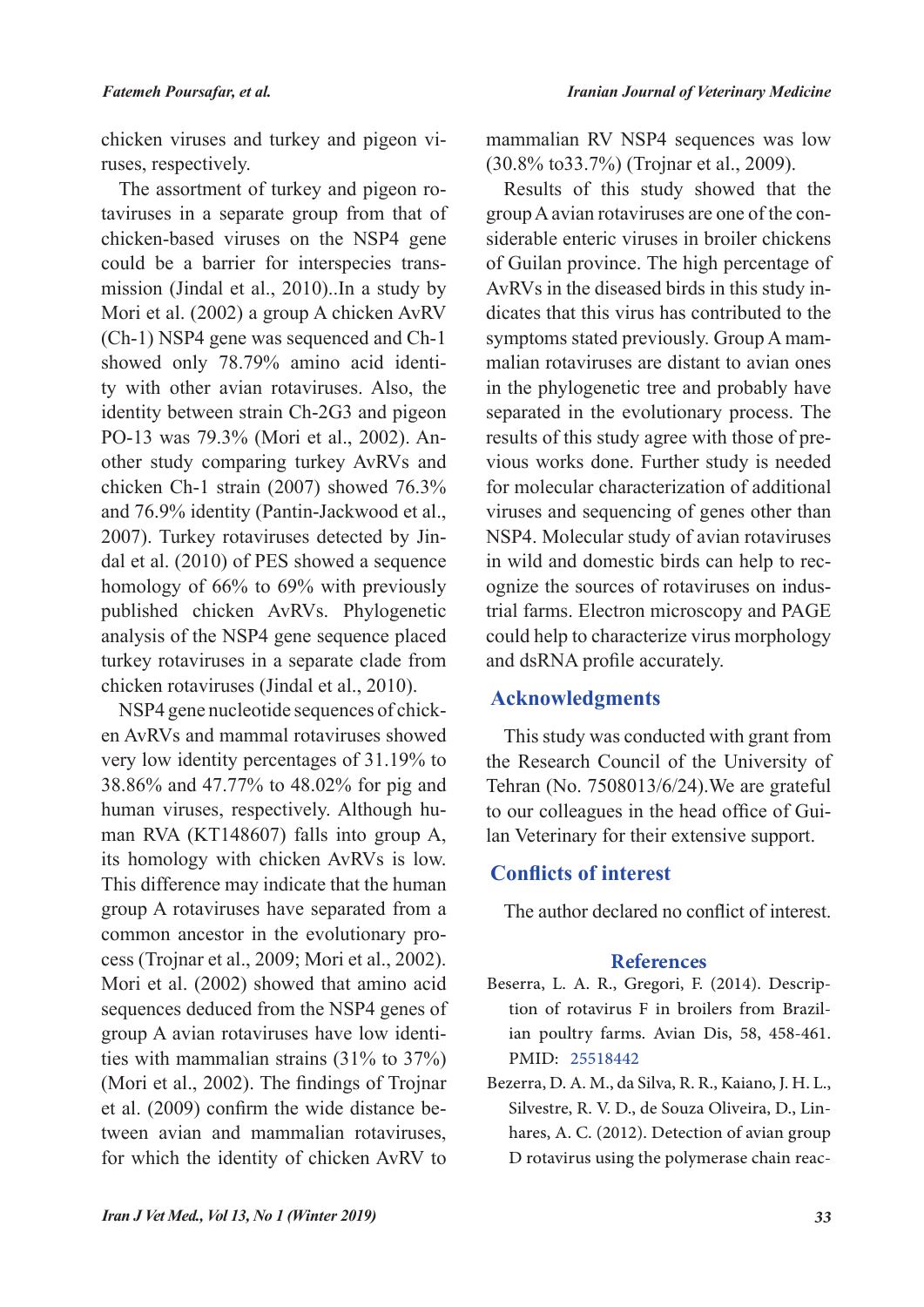tion for the VP6 gene. J Virol Methods, 185, 189-192. http://dx.doi.org/10.1016/j.jviromet.2012.07.017 PMID: 22820073

- Day, J. M., Zsak, L. (2013). Recent progress in the characterization of avian enteric viruses. Avian Dis, 57, 573-580. https://doi. org/10.1637/10390-092712-Review.1 PMID: 24283121
- Dhama, K., Saminathan, M., Karthik, K., Tiwari, R., Shabbir, M. Z., Kumar, N. (2015). Avian rotavirus enteritis–an updated review. Vet Q, 35, 142-158. http://dx.doi.org/10.108 0/01652176.2015.1046014 PMID: 25917772
- Estes, M. K., Cohen, J. (1989). Rotavirus gene structure and function. Microbiol Rev, 53, 410-449. PMID: 2556635.
- Guy, J. S. (1998). Virus infections of the gastrointestinal tract of poultry. Poult Sci, 77, 1166- 1175. https://doi.org/10.1093/ps/77.8.1166 PMID: 9706084
- Jindal, N., Patnayak, D., Chander, Y., Ziegler, A., Goyal, S. (2010). Detection and molecular characterization of enteric viruses from poult enteritis syndrome in turkeys. Poult Sci, 89, 217-226. https://doi.org/10.3382/ ps.2009-00424,PMID: 20075272.
- Jindal, N., Patnayak, D., Ziegler, A., Lago, A., Goyal, S. (2009). Experimental reproduction of poult enteritis syndrome: clinical findings, growth response, and microbiology. Poult Sci, 88, 949-958. https://doi.org/10.3382/ ps.2008-00490 PMID: 19359682
- Kang, K.I., El-Gazzar, M., Sellers, H.S., Dorea, F., Williams, S.M., Kim, T., et al. (2012). Investigation into the aetiology of runting and stunting syndrome in chickens. Avian Pathol, 41, 41-50. https://doi.org/10.1080/03 079457.2011.632402 PMID: 22845320
- Kattoor, J. J., Malik, Y. S., Sharma, K., Kumar, N., Batra, M., Jindal, N., et al. (2013). Molecular evidence of group D rotavirus in commercial broiler chicks in India. Avian Biol-

Res, 6, 313-316.

- Kirkwood, C. D., Palombo, E. A. (1997). Genetic characterization of the rotavirus nonstructural protein, NSP4. Virology, 236, 258- 265. https://doi.org/10.1006/viro.1997.8727 PMID: 9325233
- Knipe, D. M., Howley, P. M. (2013). Fields virology. Knipe, D. M., Howley, P. M. (eds.).  $(6<sup>th</sup>$  ed.). Wolters Kluwer Health/Lippincott Williams and Wilkins. Philadelphia, USA. p. 1347.
- Koo, B., Lee, H., Jeon, E., Han, M., Min, K., Lee, S. (2013). Molecular survey of enteric viruses in commercial chicken farms in Korea with a history of enteritis. Poult Sci, 92, 2876- 2885. https://doi.org/10.3382/ps.2013-03280 PMID: 24135590
- McNulty, M., Allan, G., Stuart, J. (1978). Rotavirus infection in avian species. Vet Rec, 103, 319-320. PMID: 213873
- Mori, Y., Borgan, M. A., Ito, N., Sugiyama, M., Minamoto, N. (2002). Sequential analysis of nonstructural protein NSP4s derived from Group A avian rotaviruses. Virus Res, 89, 145-151. https://doi.org/10.1016/S0168- 1702(02)00112-0 PMID: 12367757
- Moura-Alvarez, J., Chacon, J. V., Scanavini, L. S., Nuñez, L. F. N., Astolfi-Ferreira, C. S., Jones, R. C., et al. (2013). Enteric viruses in Brazilian turkey flocks: Single and multiple virus infection frequency according to age and clinical signs of intestinal disease. Poult Sci, 92, 945-955. https://doi.org/10.3382/ ps.2012-02849 PMID: 23472018
- Nuñez, L. F. N., Ferreira, A. P. (2013). Viral agents related to enteric disease in commercial chicken flocks, with special reference to Latin America. Worlds Poult Sci J, 69, 853-864. https://doi.org/10.1017/ S0043933913000858
- Nuñez, L. F. N., Parra, S. H. S., Astolfi-Ferreira, C. S., Carranza, C., De La Torre, D. I., Pe-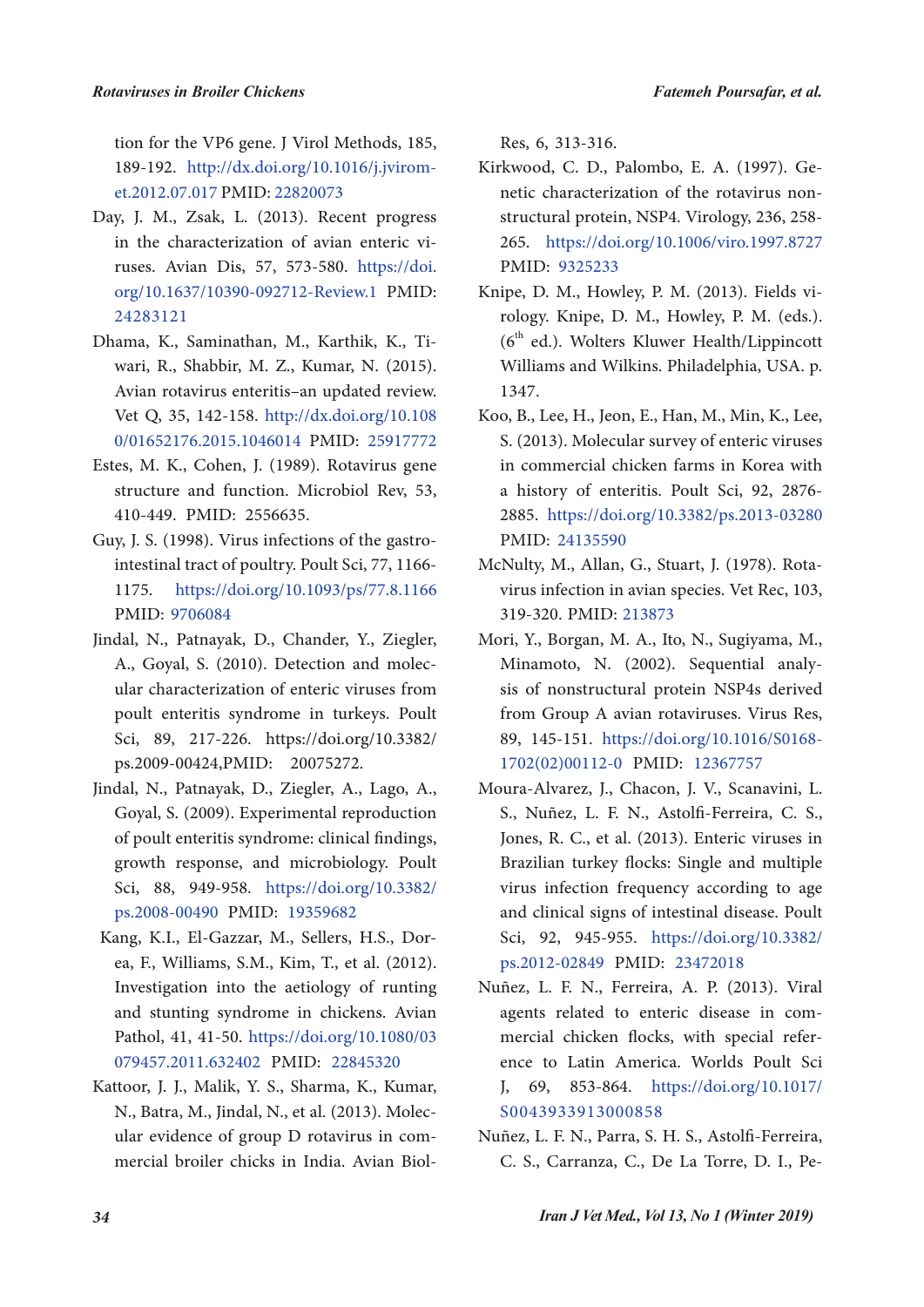*Iranian Journal of Veterinary Medicine*

droso, A. C., et al. (2016). Detection of enteric viruses in pancreas and spleen of broilers with runting-stunting syndrome (RSS). Pesq. Vet Bras, 36, 595-599. http://dx.doi. org/10.1590/S0100-736X2016000700006

- Otto, P., Liebler-Tenorio, E. M., Elschner, M., Reetz, J., Löhren, U., Diller, R. (2006). Detection of rotaviruses and intestinal lesions in broiler chicks from flocks with runting and stunting syndrome (RSS). Avian Dis, 50, 411-418. https://doi.org/10.1637/7511- 020106R.1 PMID: 17039842
- Otto, P. H., Ahmed, M. U., Hotzel, H., Machnowska, P., Reetz, J., Roth, B., et al. (2012). Detection of avian rotaviruses of groups A, D, F and G in diseased chickens and turkeys from Europe and Bangladesh. Vet Microbiol, 156, 8-15. https://doi.org/10.1016/j.vetmic.2011.10.001 PMID: 22079218
- Pantin-Jackwood, M. J., Day, J. M., Jackwood, M. W., Spackman, E. (2008). Enteric viruses detected by molecular methods in commercial chicken and turkey flocks in the United States between 2005 and 2006. Avian Dis, 52, 235-244. https://doi.org/10.1637/8174- 111507-Reg.1 PMID: 18646452
- Pantin-Jackwood, M. J., Spackman, E., Michael Day, J., Rives, D. (2007). Periodic monitoring of commercial turkeys for enteric viruses indicates continuous presence of astrovirus and rotavirus on the farms. Avian Dis, 51, 674-680. PMID: 17992925
- Pauly, M., Oni, O. O., Sausy, A., Owoade, A. A., Adeyefa, C. A. O., Muller, C. P., et al. (2017). Molecular epidemiology of Avian Rotaviruses Group A and D shed by different bird species in Nigeria. Virol J, 14, 111. https:// doi.org/10.1186/s12985-017-0778-5 PMID: 28606119
- Roussan, D., Shaheen, I., Khawaldeh, G., Totanji, W., Al-Rifai, R. (2012). Simultaneous detection of astrovirus, rotavirus, reovirus and

adenovirus type I in broiler chicken flocks. Pol J Vet Sci, 15, 337-344. PMID: 22844713

- Savita, K. A., Malik, Y. Minakshi and Prasad G. (2008). Detection and characterization of group A and D avian rotaviruses in India. Ind J Biotechnol, 7, 554-556. https://doi. org/10.1016/j.jviromet.2012.07.017
- Silva, L. C., Sanches, A. A., Gregori, F., Brandão, P. E., Alfieri, A. A., Headley, S. A., et al. (2012). First description of group A rotavirus from fecal samples of ostriches (*Struthio camelus*). Res Vet Sci, 93, 1066-1069. https:// doi.org/10.1016/j.rvsc.2011.12.007 PMID: 22209018
- Trojnar, E., Otto, P., Johne, R. (2009). The first complete genome sequence of a chicken group A rotavirus indicates independent evolution of mammalian and avian strains. Virology, 386, 325-333. https://doi.org/10.1016/j.virol.2009.01.034 PMID: 19246068
- Trojnar, E., Otto, P., Roth, B., Reetz, J., Johne, R. (2010). The genome segments of a group D rotavirus possess group A-like conserved termini but encode group-specific proteins. J Virology, 84, 10254-10265. https:// dx.doi.org/10.1128%2FJVI.00332-10 PMID: 20631147
- Villarreal, L., Uliana, G., Valenzuela, C., Chacón, J., Saidenberg, A., Sanches, A., et al. (2006). Rotavirus detection and isolation from chickens with or without symptoms. Rev. Bras Cienc Avic, 8, 187-191. http://dx. doi.org/10.1590/S1516-635X2006000300009
- Zhang, M., Zeng, C. Q.-Y., Dong, Y., Ball, J. M., Saif, L. J., Morris, A. P., et al. (1998). Mutations in rotavirus nonstructural glycoprotein NSP4 are associated with altered virus virulence. J Virol, 72, 3666-3672. PMID: 9557647